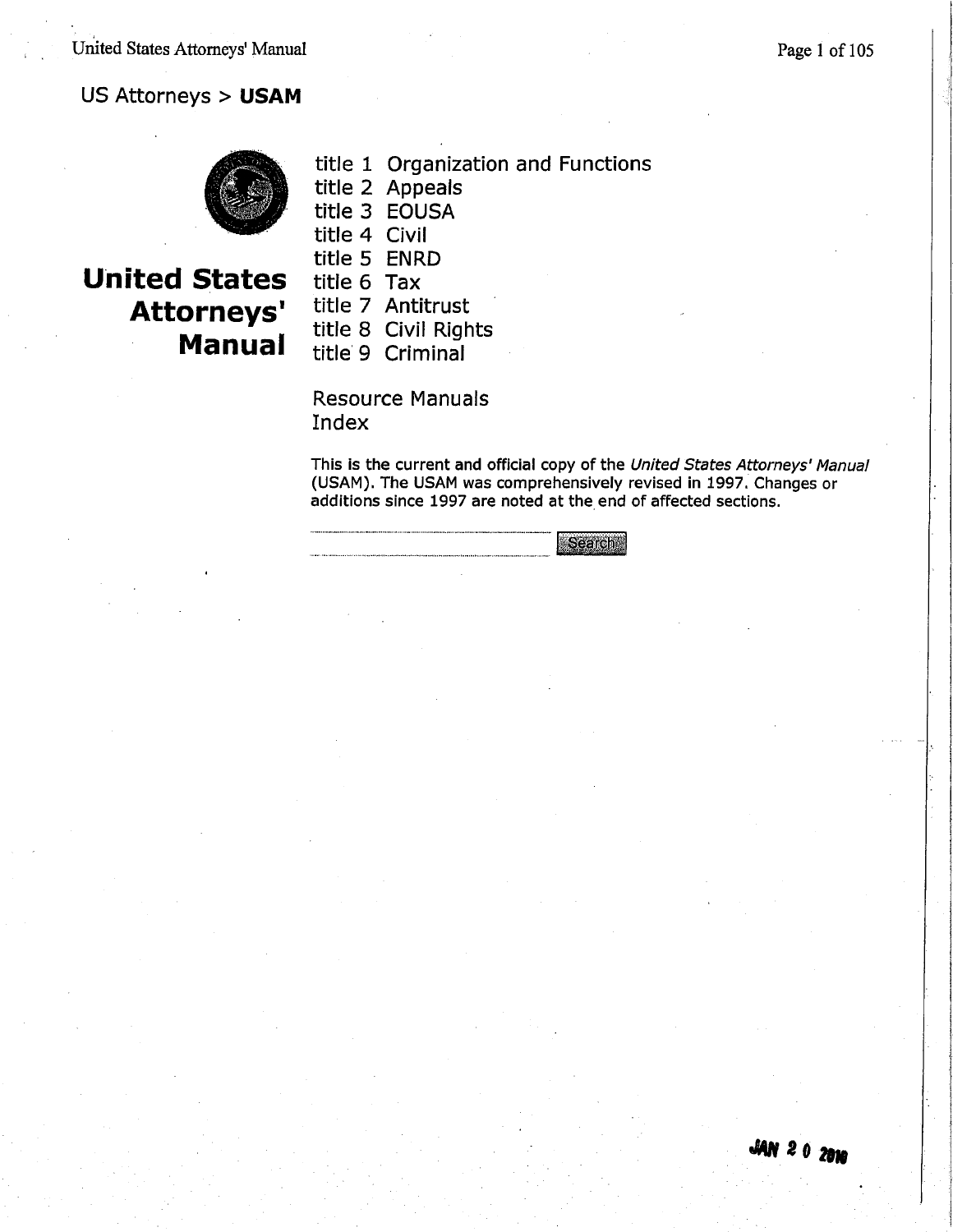US Attorneys > USAM > Title  $6$  > USAM Chapter 6-4.000 prey I next I Tax Resource Manual

# 6-4.000 CRIMINAL TAX CASE PROCEDURES

- 6-4.010 Federal Criminal Tax Enforcement
- 6-4.011 Criminal Tax Manual and Other Tax Division Publications
- 6-4.110 IRS Administrative Investigations
- 6-4.120 Grand Jury Investigations-Generally
- 6-4.121 IRS Requests to Authorize Grand Jury Investigations
- 6-4.122 United States Attorney's Grand Jury Investigations and Prosecutions
- 6-4.123 Joint United States Attorney-IRS Request to Expand Tax Grand Jury Investigation
- 6-4.125 IRS Transmittal of United States Attorney's Recommendation, Special Agent's and Criminal Tax Counsel's Reports, and Exhibits from Grand Jury Investigation
- 6-4.126 Restriction on Disclosure of Grand Jury Matters to IRS for Civil Use
- 6-4.130 Search Warrants
- 6"'4.200 Tax Division Jurisdiction and Procedures
- 6-4,210 Tax-Related Mail, Wire, or Bank Fraud, RICO, or Money Laundering **Charges**
- 6-4.211 Standards of Review
- 6-4.212 Categories of Matters Reviewed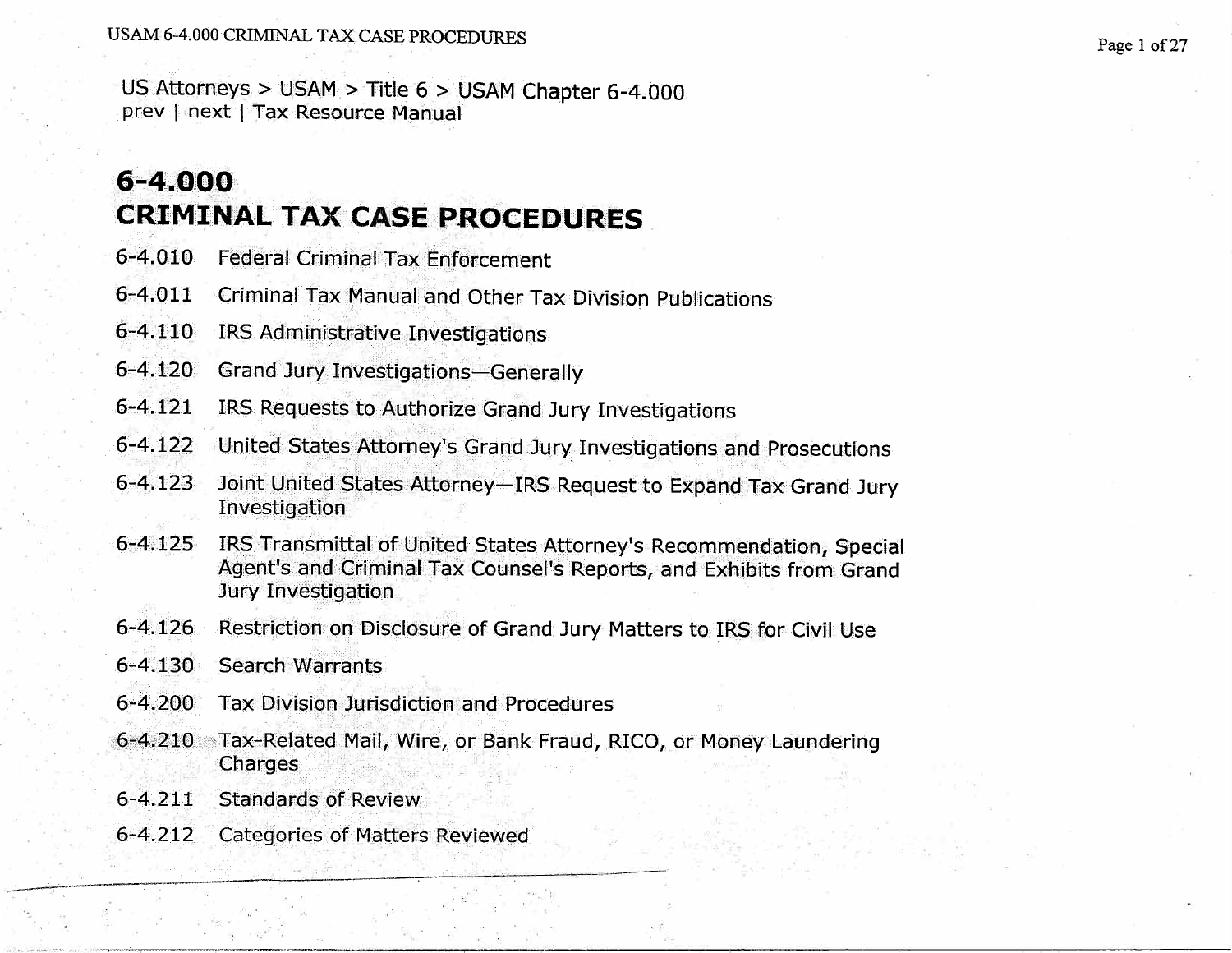- 6-4.213 Review of Direct Referrals
- 6-4.214 Conferences

6-4.217 On-Site Review

- 6-4.218 Tax DivisIon Authorizations and Declinations
- 6-4.219 Assistance of Criminal Enforcement Section Personnel
- 6-4.240 United States Attorney's Responsibilties
- 6-4.242 Recommendation Following a Grand Jury Investigation
- 6-4.243 Review of Direct Referral Matters
- 6-4.244 Review of Non-complex Matters
- 6-4.245 Request to Decline Prosecution.
- 6-4.246 Request to Dismiss Prosecution
- 6-4.247 United States Attorney's Protest of Declination
- 6-4.248 Status Reports
- 6-4.249 Return of Reports and Exhibits
- 6-4.270 Criminal Division Responsibility
- 6-4.310 Major Count Policy in Plea Agreements
- 6-4.320 Nolo Contendere Pleas
- 6-4.330 Alford Pleas
- 6-4.340 Sentencing

~,,-"''''-'~'-'":::-'''"''"''''~''''.''-"~7~---'-'~-''""''':.~

- 6-4.350 Costs of Prosecution
- 6-4.360 Compromise of Criminal Liability/Civil Settlement

~.\_\_\_.~.\_~\_\_\_\_\_~\_.\_\_.\_---'"~---.7-".~'.\_-\_..'-"~~-\_.\_~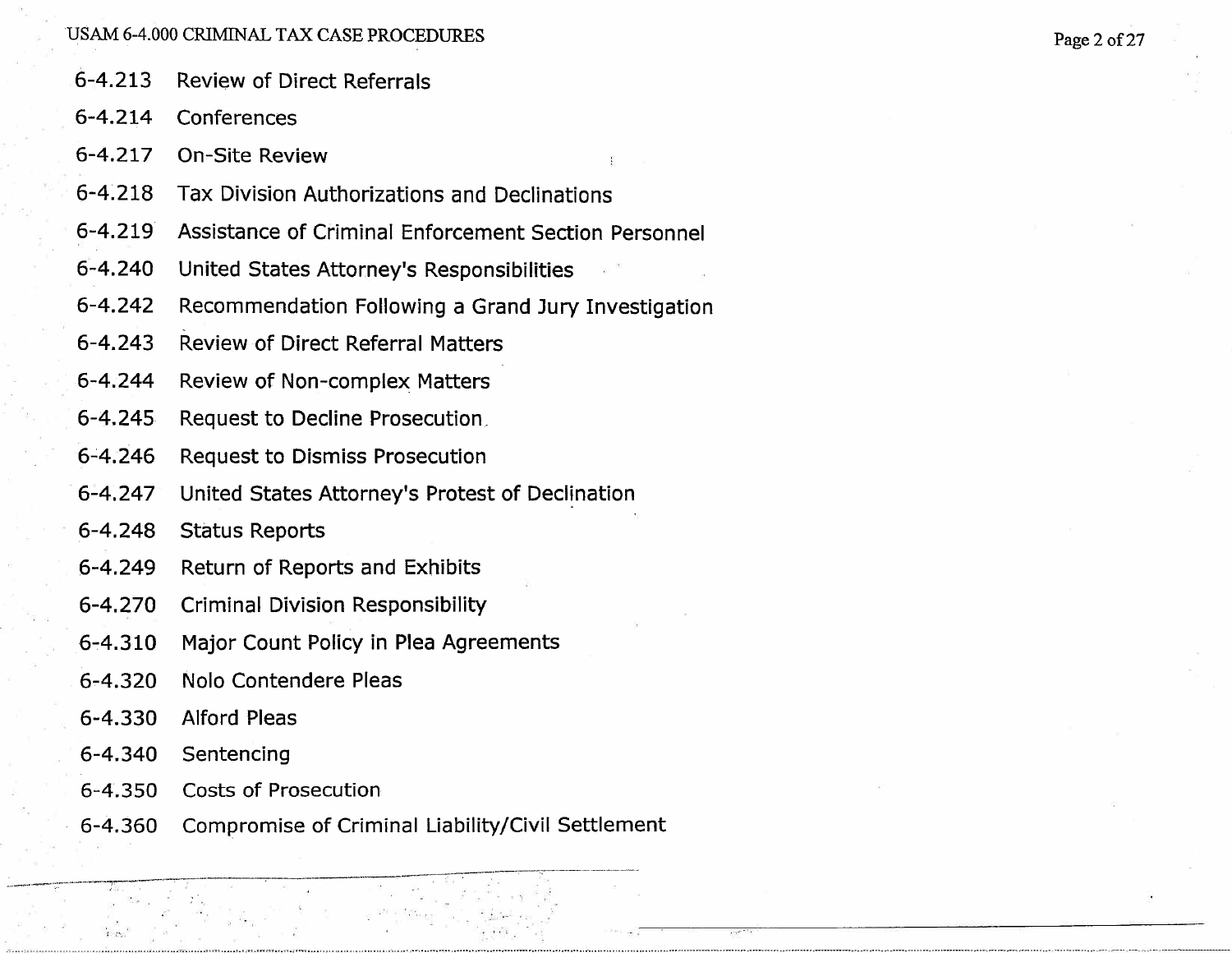6-4;370 Restitution

6-4.400 Parallel Proceedings

### 6;.4.010 Federal Criminal Tax Enforcement

The Government helps to preserve the integrity of this Nation's selfassessment tax system through vigorous and uniform criminal enforcement of the internal revenue laws. Criminal prosecutions punish tax law violators and deter other persons who would violate those laws. To achieve maximum deterrence, the Government must pursue broad, balanced, and uniform criminal tax enforcement. Uniformity in tax cases is necessary because tax enforcement potentially affects more individuals than any other area of criminal enforcement. Broad and balanced enforcement is essential to effectively deter persons of varying economic and vocational status, violators in different geographic areas, and different types of tax law violations.

TO achieve uniform, broad, and balanced criminal tax enforcement, the Attorney General has authorized the Tax Division to oversee all federal criminal tax enforcement and to authorize or decline investigations and prosecutions in tax matters. See USAM 6-4.200. For a map reflecting the geographical assignments of the Tax Division Criminal Enforcement Sections, see Tax Resource Manual 1. For contact information, including mailing addresses and telephone and fax numbers, see Tax Resource Manual 2.

(updated September 2007) (cited in USAM 6-4.211)

#### 6-4.011 Criminal Tax Manual and Other Tax Division Publications

The Tax Division's Criminal Tax Manual (2001) contains comprehensive discussions of statutes, methods of proof, various specialized areas, and policies and procedures pertaining to criminal tax prosecutions. The Manual also contains indictment and information forms and jury instructions. All prosecutors involved in federal criminal tax cases should consult the Manual for guidance on handling criminal tax cases. The Criminal Tax Manual may be accessed in at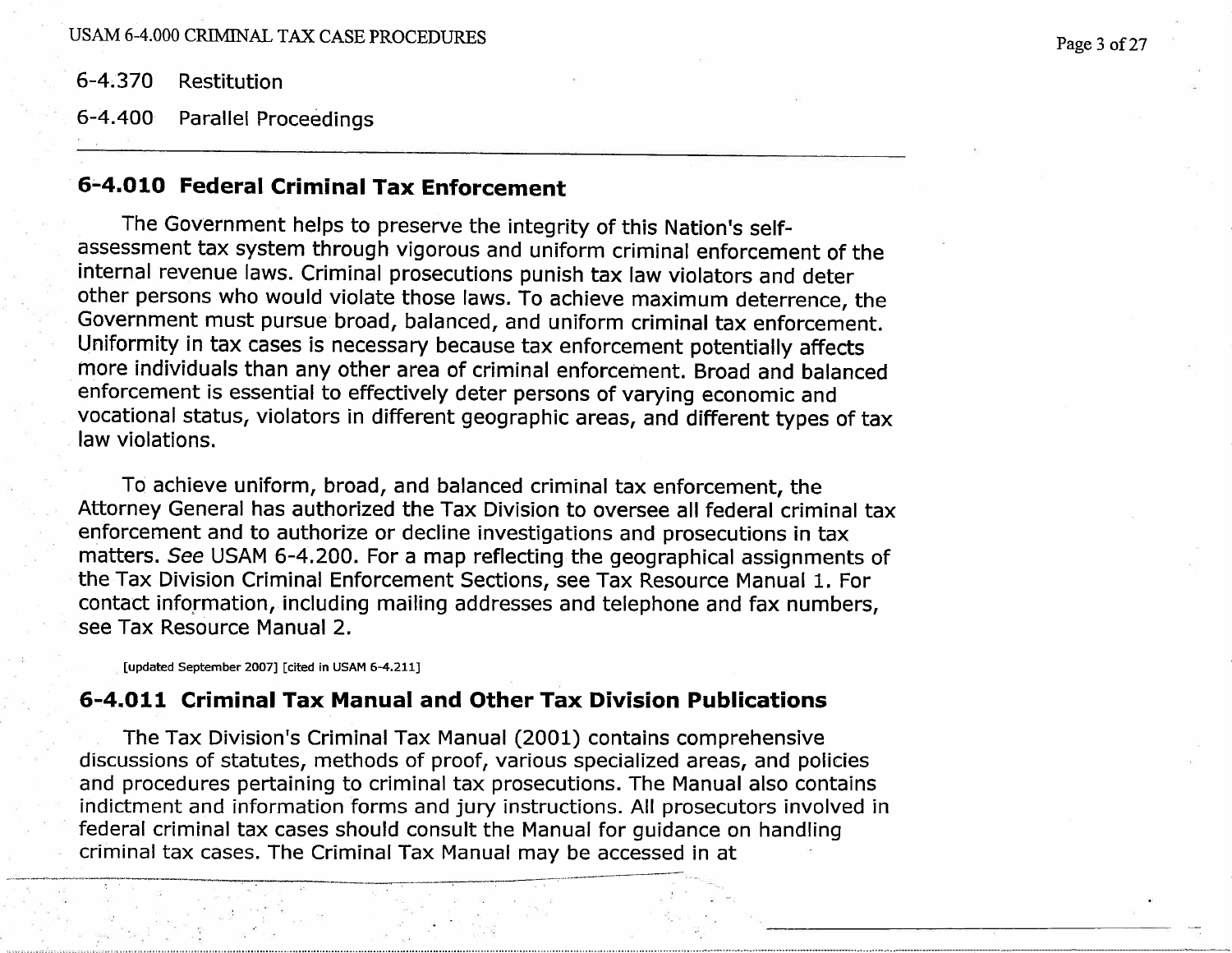http://www.usdoj.gov/tax/readingroom/foia/tax.htm. The Tacompiles other resources useful in criminal tax prosecutions, resources conflict with this Title of the USAM, this Title of the  $b$ . / also .:hose

controls.

(updated September 2007)

"""",,~-,,"'''-''.''''''''''.''''--"-''~- . .

 $\cdot$  :

#### 6-4.110 IRS Administrative Investigations

The special agents of IRS Criminal Investigation conduct the administrative investigations into allegations of criminal violations arising under the internal revenue laws and related provisions of Title 18, U.S.C. (e.g., 18 U.S.C. §§ 286, 287, 371, 1341). See Tax Resource Manual 5 and 6. '

After an administrative investigation is completed, the special agent must prepare a special agent's report (SAR), together with exhibits, in order to recommend that the Government prosecute the matter. The SAR contains a detailed account of the investigation and the special agent's recommendations, and is reviewed by both the special agent's supervisors and the Chief Counsel, Criminal Tax Division (CT). CT then prepares a Criminal Enforcement Memorandum (CEM) that discusses the nature of the crime(s) for which the agent recommends prosecution, the evidence relied upon to prove the crime(s), technical or legal issues, anticipated difficulties in prosecution, and the special agent's specific recommendation. Thereafter, if CI concludes that the Government should prosecute the matter, the CI Special Agent-in-Charge (SAC) refers the matter to the Tax Division or, in some cases, the United States Attorney. See USAM 6-4.243. When the IRS directly refers a matter to the United States Attorney, it simultaneously forwards a copy of the transmittal letter to the Tax Division.

During an administrative investigation of a criminal tax case, the IRS may refer the case directly and simultaneously to both the United States Attorney and the Tax Division for an expedited guilty plea, if only legal source income is involved (i.e., neither narcotics nor organized crime), and the taxpayer's counsel states that the taxpayer wishes to enter such a guilty plea. The plea must be consistent with the Tax Division's major count policy. See Tax Resource Manual 7.

. . "'-

-~-,-----~\_.\_----:-'-:-~~':------'-'-------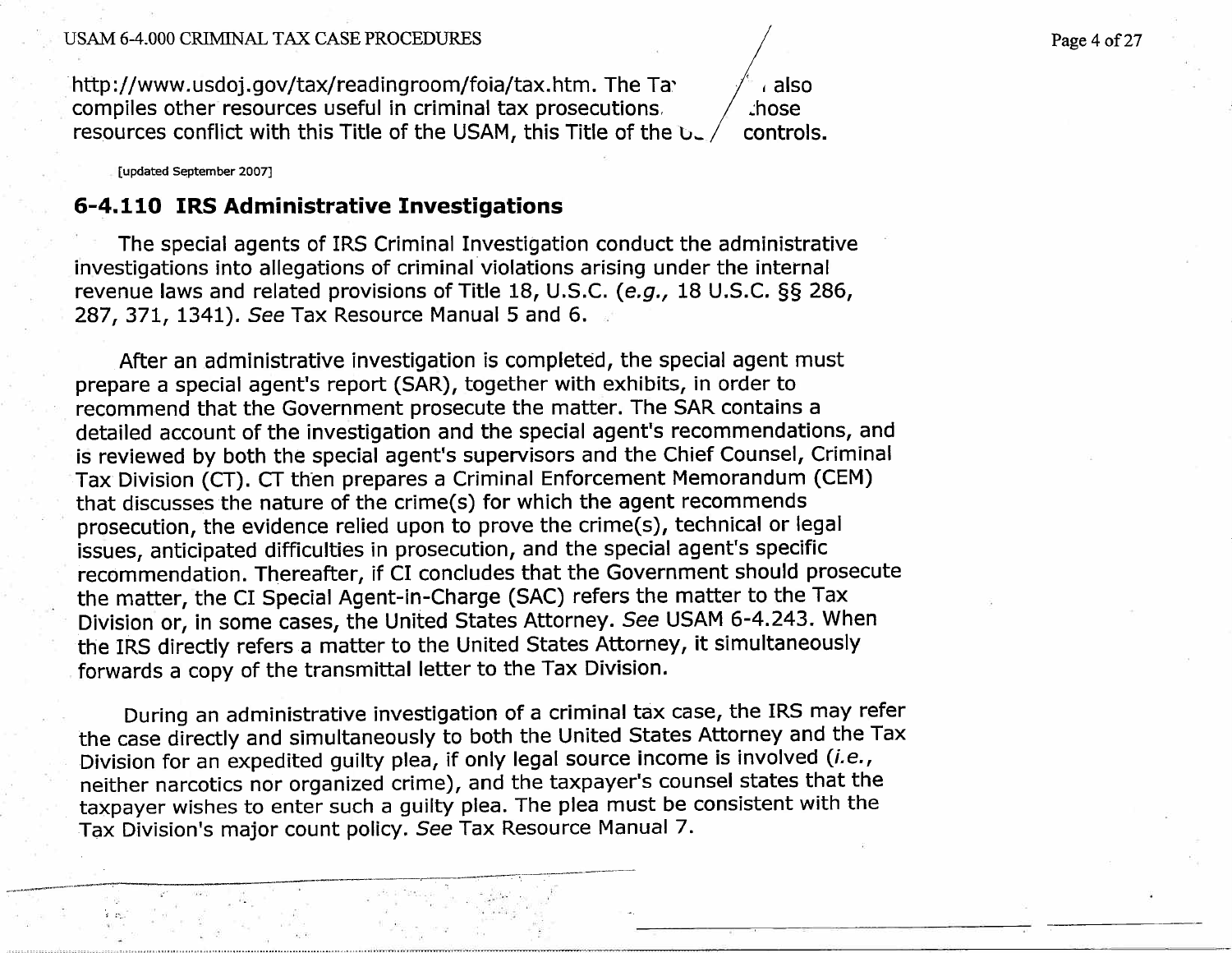When the IRS refers a criminal matter to the Department of Justice, it may share returns or return information with the Department of Justice (see 26 U.S.C. § 6103(h)(2)). Once a criminal referral is made, the IRS, including CI, may not issue or commence an action to enforce an administrative summons with respect to the taxpayer for the same tax and the same taxable period. See 26 U.S.C. § 7602 Cd), Tax Resource Manual 8.

(updated September 2007)

#### 6-4.120 Grand Jury Investigations-Generally

Although a federal grand jury is empowered to investigate both tax and nontax violations of federal criminal laws, the Tax Division must first approve and authorize the United States Attorney's use of a grand jury to investigate criminal tax violations (see 28 C.F.R. § 0.70). The Tax Division has delegated to the United States Attorneys, however, the authority to approve grand jury investigations of certain false and fictitious claims for tax refunds in violation of 18 U.S.C. § 286 and 18 U.S.C. § 287 (other than those investigations involving a professional tax return preparer). See Tax Division Directive No. 96 (December 31, 1991), Tax Resource Manual 9.

(updated September 2007) (cited in USAM 6-2.000)

'"",..,.,-..--"".....~.."..\_-------,..---'--------\_.\_-'~------~~~\_.-----------\_.,--~.,---

#### 6-4.121 IRS Requests to' Authorize Grand Jury Investigations

In addition to using administrative process to secure evidence in an investigation, CI also may request that the Tax Division authorize a grand jury investigation when CI either cannot complete its investigation or otherwise determines that it cannot feasibly gather evidence through the administrative process. The IRS's request to authorize a grand jury investigation constitutes a referral of the matter to the Department of Justice. Once a criminal referral is made, the IRS, including CI, may not issue or commence an action to enforce an administrative summons with respect to the taxpayer for the same tax and the same taxable period. See 26 U.S.C. § 7602(d).

(updated September 2007)

i ,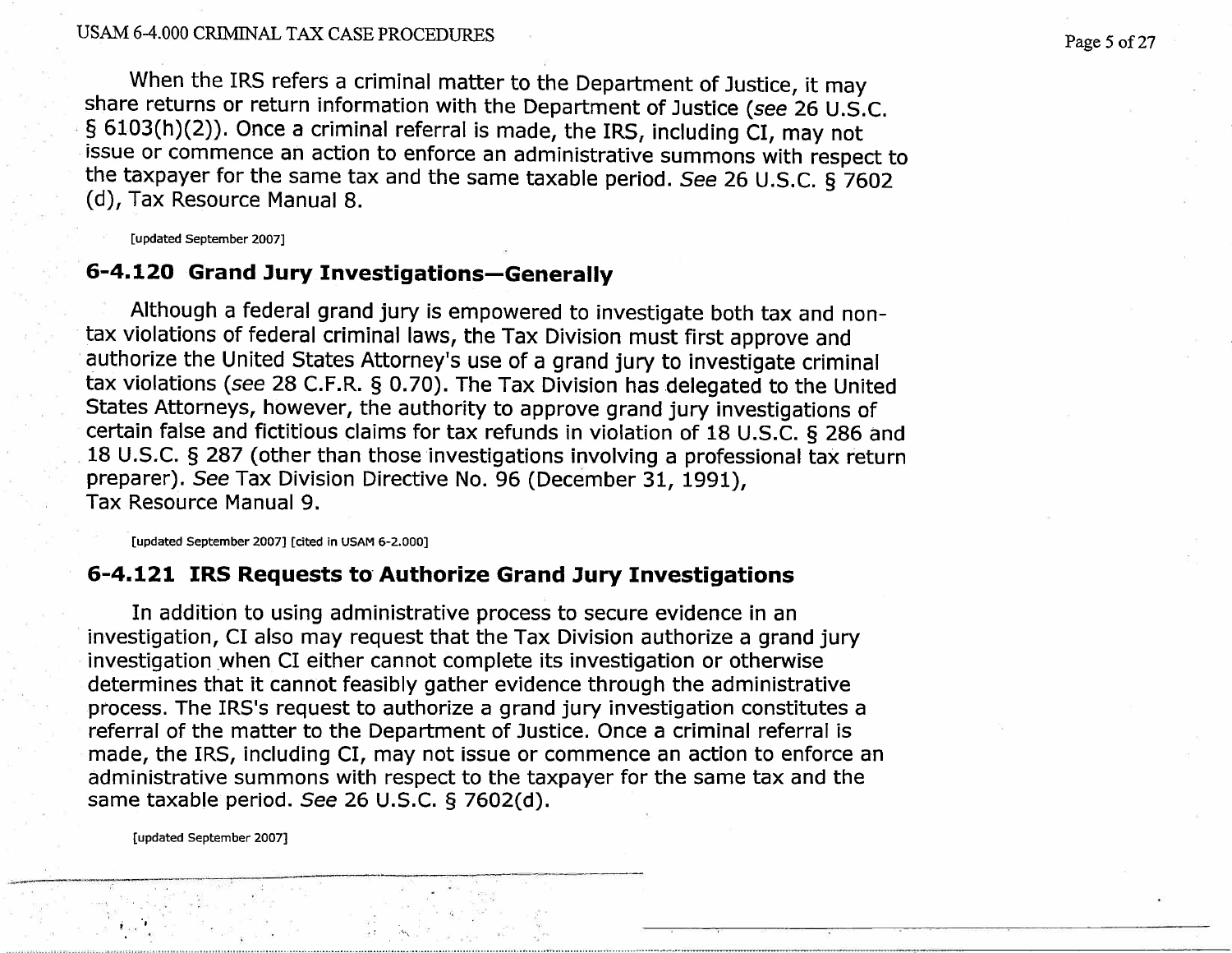#### 6-4.122 United States Attorney's Grand Jury Investigations and Prosecutions

- A. Tax Division Referrals for Prosecution. The Tax Division authorizes the United States Attorney to conduct grand jury investigations into matters arising under the internal revenue laws to the extent necessary to perfect those tax charges that the Tax Division refers for prosecution.
- B. Tax Division Referrals for Grand Jury Investigation. The Tax Division authorizes the United States Attorney to conduct grand jury investigations into matters arising under the internal revenue laws to the extent necessary to 1) perfect the tax charges for which the Tax Division authorizes an investigation or 2) determine whether the Tax Division should authorize prosecution. See USAM 6-4.242.
- C. Expansion of Non-tax Grand Jury Investigation to Possible Federal Criminal Tax Violations. The Assistant Attorney General, Tax Division, has delegated limited authority to the United States Attorney to expand non-tax investigations in order to inquire into possible federal criminal tax violations, designate targets (subjects), determine the scope of the expanded investigation, and terminate such proceedings. Before a United States Attorney may fie an information or seek the return of an indictment on matters arising under the internal revenue laws in an expanded investigation, however, the Tax Division must first authorize the specific tax charges. See Tax Division Directive No. 86-59 (October 1, 1986), Tax Resource Manual 10.
- D. IRS Direct Referrals for Prosecution. In limited categories of cases, the Tax Division authorizes the IRS to refer certain matters arising under the internal revenue laws directly to the United States Attorney for prosecution. See USAM 6-4.243. In turn, the Tax Division authorizes the United States Attorney to conduct grand jury investigations into these matters, to the extent necessary to perfect the charges that the IRS has directly referred.

[updated September 2007] [cited in USAM 6-4.212]

..\_"-'~..--\_..\_--~~-'\_...,-,-.\_--\_....~ --------~-:..~---~-----\_..~--~\_.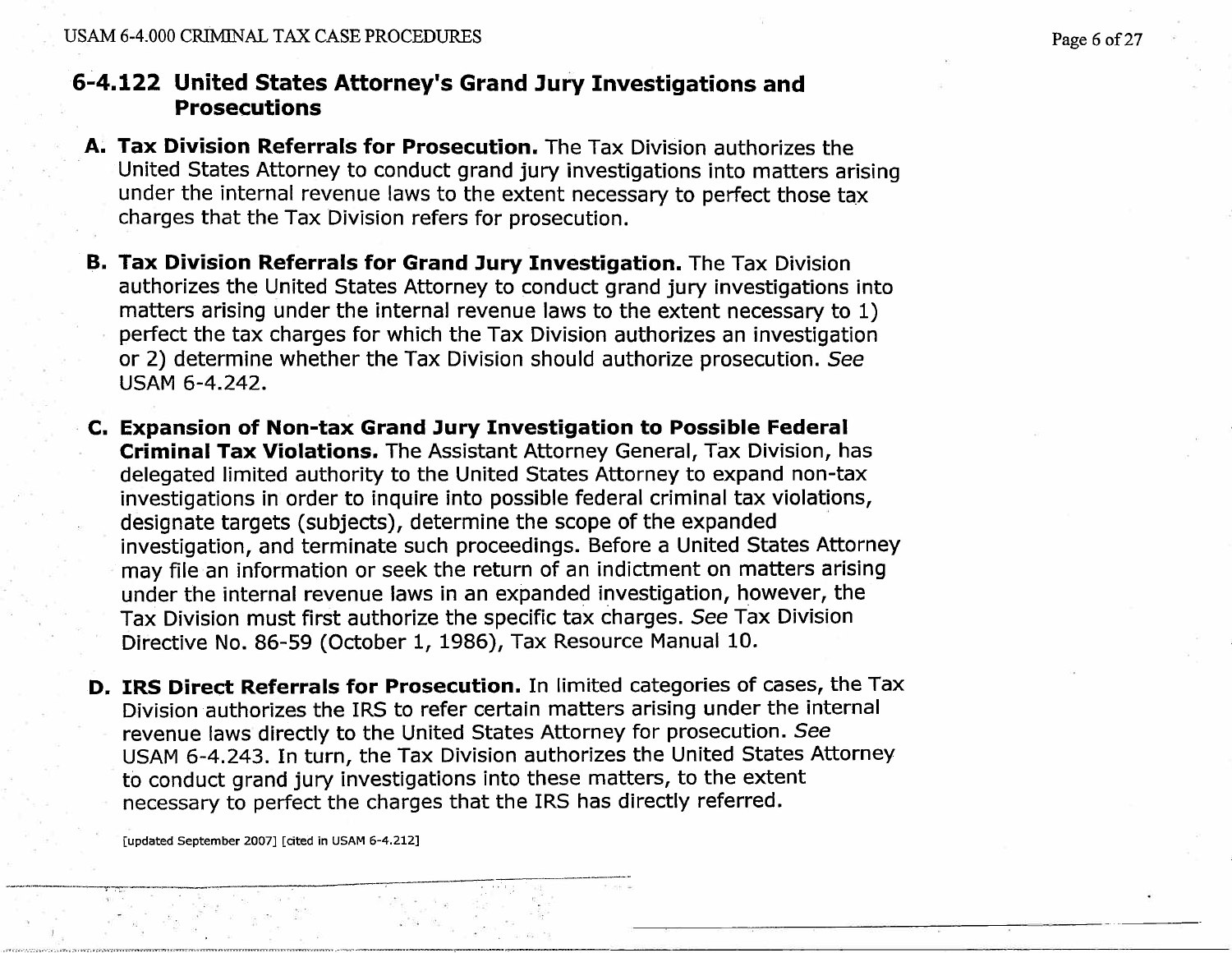#### 6-4.123 Joint United States Attorney-IRS Request to Expand Tax Grand Jury Investigation

, The United States Attorney may not, without Tax Division approval, expand grand jury investigations into matters arising under the internal revenue laws to include targets that the Tax Division did not previously authorize. The United States Attorney, together with the IRS, must submit a written request to obtain Tax Division approval. The request must establish the basis for the Tax Division to authorize expansion of the investigation. See USAM 6-4.211(B).

(updated September 2007) (cited in USAM 6-2.000; 6-4.212)

 $\mathbb{Z}^n$  is the state of  $\mathbb{Z}^n$  in  $\mathbb{Z}^n$  in  $\mathbb{Z}^n$  is the state of  $\mathbb{Z}^n$ 

#### 6-4.125 IRS Transmittal of United States Attorney's Recommendation, Special Agent's and Criminal Tax Counsel's Reports, and Exhibits from Grand Jury Investigation

When a grand jury investigation is complete and the United States Attorney concludes that the Government has gathered sufficient evidence to proceed with prosecution, the United States Attorney should request that the special agent assigned to the matter prepare a SAR. After the SAR is completed, the special agent should request that CT Counsel review the SAR and prepare a CEM. Then, the SAC must forward the SAR, with copies of the relevant exhibits, and the CEM to the Tax Division for review and authorization. At the same time, the United States Attorney or the SAC must forward to the Tax Division the United States Attorney's written recommendation regarding prosecution of a target(s) for tax violations. See USAM 6-4.200. Whenever possible, the Tax Division will complete its review of the prosecution recommendation within thirty (30) days of receiving the transmittal letter, reports, and exhibits. See USAM 6-4.242.

The IRS also must transmit a recommendation against prosecution resulting from a grand jury investigation to the Tax Division for evaluation. Alternatively, the IRS must advise the Tax Division that it has no recommendation. See IRM 9.5.14.12.2(3); see also USAM 6-4.242. The Tax Division will complete its evaluation of the matter and authorize declination or other actions within thirty (30) days of receiving the recommendation.